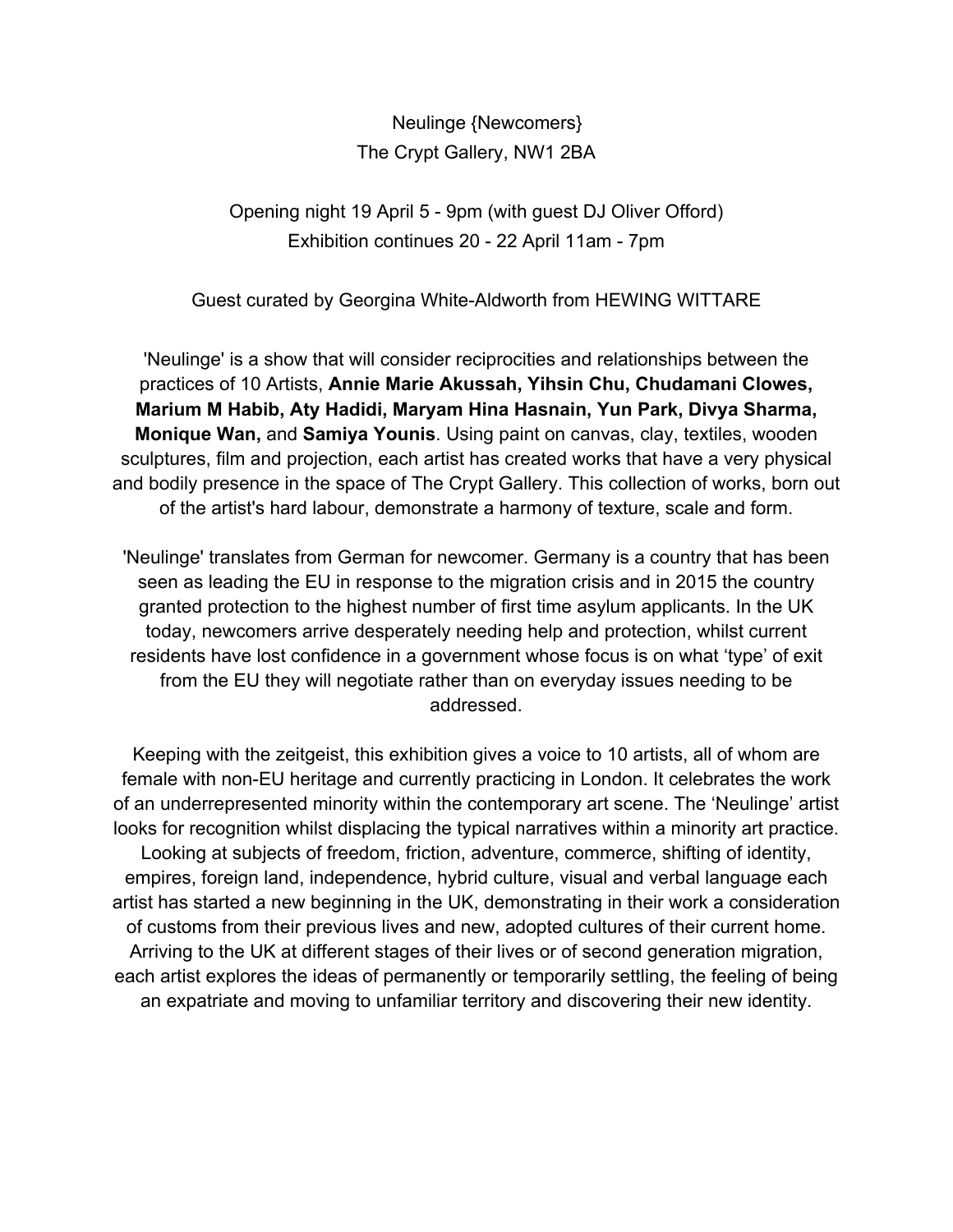**Annie Marie Akussah**, London based artist originally from Ghana work explores inter-African migration, identity, belonging and the authenticity of travel documents. Using a dialogue with prints, transfers and found materials Akussah contruscts artworks that ask the view to consider the life of an expatriate. **Taiwanese artist** Yihsin **C**hu, is inspired by sci-films, Chinese philosophy and dramatic weather. Using layers and strokes of colours she sees herself as witnessing her own landscapes, projecting herself into the atmospheric clouds, truly feeling the mositure and rain. Here Chu is perhaps more of a method artist than a classical painter. The Ethnographic archive and Victorian colonial shows of the past are dual points of reference for London based artist **Chudamani Clowes**. Originally from Sri Lanka Clowes moved to the UK 43 years ago, which is represented in the ceramic sculptures displayed in Neulinge. Each pot is a vessel of time, tackling issues of identity, migration, love and her own place in contemporary Britain. Two artists in this show are from Pakistan, the first being **Marium M Habib** who uses her own experiences growing up in a post colonial country, then moving to the US with her family. "Staying within the personal sphere frees me of the danger being presumptuous" Habib says in response to her feminist style. Working in paint, charcoal and pastels she depicts a narrative that explores the friction between her past and the present day. Iranian/British artist **Aty Hadidi** worked as a Graphic Designer and Art Director for twenty-one years before turning her hand to full time painting and sculpture. Working with subjects that are deeply rooted in the personal, she is constantly in flux with her body, considering her present life in the UK and leaving her heart in Iran. The second Pakistani artist in this show is **Maryam Hina Hasnain who** was raised in Karachi, and is currently completing a BA in Fine Arts at Goldsmiths University. She explores the friction between visual and verbal language through tactile textile installations, soundscapes and automatic text based drawings. Language and accessibility are running themes in her work and she has recently turned to focus on the third space present with being a bilingual artist.

**Yun Kaylee Park** is an artist originally from South Korea. She starts her practice with research into her subject before starting to paint. Currently her fascination has led her to study the colour black and the way it has featured throughout history, especially during the Victorian era. In Neulinge, Park will also present a new sculpture based on the concept of cryptocurrency Bitcoin using soap to represent the bubbles burst during its short life span. **Divya Sharma** is a London based artist from South India currently studying at Wimbledon College of Arts. Her practise is a conscious acknowledgement to the past while employing contemporary trends. Using a wide selection of mediums including photography, found materials, video, sculpture, painting and installations her intention is to break preconceived notions about gender, identity, religion and race. Chinese artist **Monique Wan** has a delicate approach to her work, investigating the cycle of growth and decay, alongside karma, fate, and her changing identity. She consciously creates artworks that reflect the limited time she has remaining in the UK, and her recent work 'On The Day' she is able to cherish and contextualise the days she